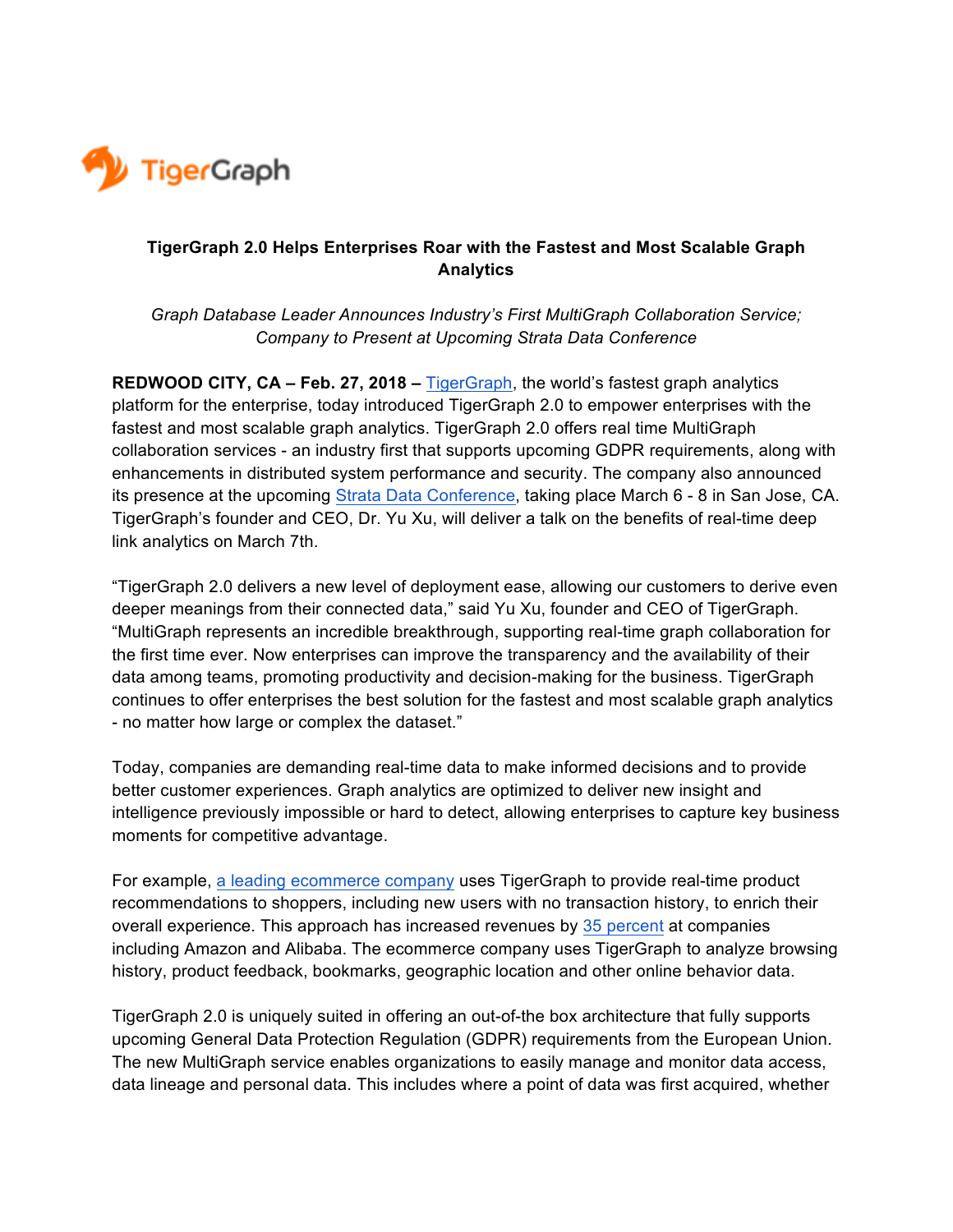consent was given in obtaining it, where it moved over time, where it resides in each system, and how it gets used.

TigerGraph 2.0 is poised to help organizations to meet GDPR compliance requirements, set to be implemented in May 2018. The solution provides enterprises with comprehensive data lineage and compliance reporting, benefiting them as they seek to understand how personal data is used and accessed throughout an organization.

Enterprise graph database adoption continues to rise. According to a new report by Forrester Research, "51% of global data and analytics technology decision makers either are implementing, have already implemented, or are upgrading their graph databases."  $1$ TigerGraph is a technical breakthrough representing the next stage in the graph database evolution, fulfilling the promise of the graph platform by tackling the toughest data challenges in real time. Unlike other solutions, TigerGraph scales real-time multi-hop queries up to trillions of relationships. The result is maximum business insight to help enterprises create new value chains and opportunities.

# **TigerGraph 2.0's new offerings include:**

*MultiGraph Service -* The industry's first graph analytics collaboration service, where multiple groups can share one master database for access to real-time updates and collaboration. Local control and security features help enterprises meet compliance regulations. TigerGraph 2.0 breaks down data silos, improving team transparency and access to data for enhanced productivity.

*Improved Distributed System Performance* **-** TigerGraph's distributed database platform is now even easier to deploy, with enhancements in package management, distributed architecture and new language features. Enjoy streamlined setup and management, and speed up querying and data loading in distributed systems.

*Security and System Integration Enhancements* **-** TigerGraph offers world-leading performance and enterprise-readiness for security and integration. TigerGraph 2.0 includes features that enterprises need in today's market, such as: Single Sign On, Directory Service (LDAP/AD), encryption for data at rest and data in motion, and role-based access control.

For more information on TigerGraph 2.0, read the blog here: https://www.tigergraph.com/2018/02/27/introducing-tigergraph-2-0/

### **Supporting Quotes**

"With GDPR requirements on the horizon, TigerGraph 2.0's new MultiGraph service is a natural and logical offshoot of its architecture, helping organizations achieve compliance. As graph

 $<sup>1</sup>$  Forrester Research, Vendor Landscape: Graph Databases, Noel Yuhanna, 6 October 2017.</sup>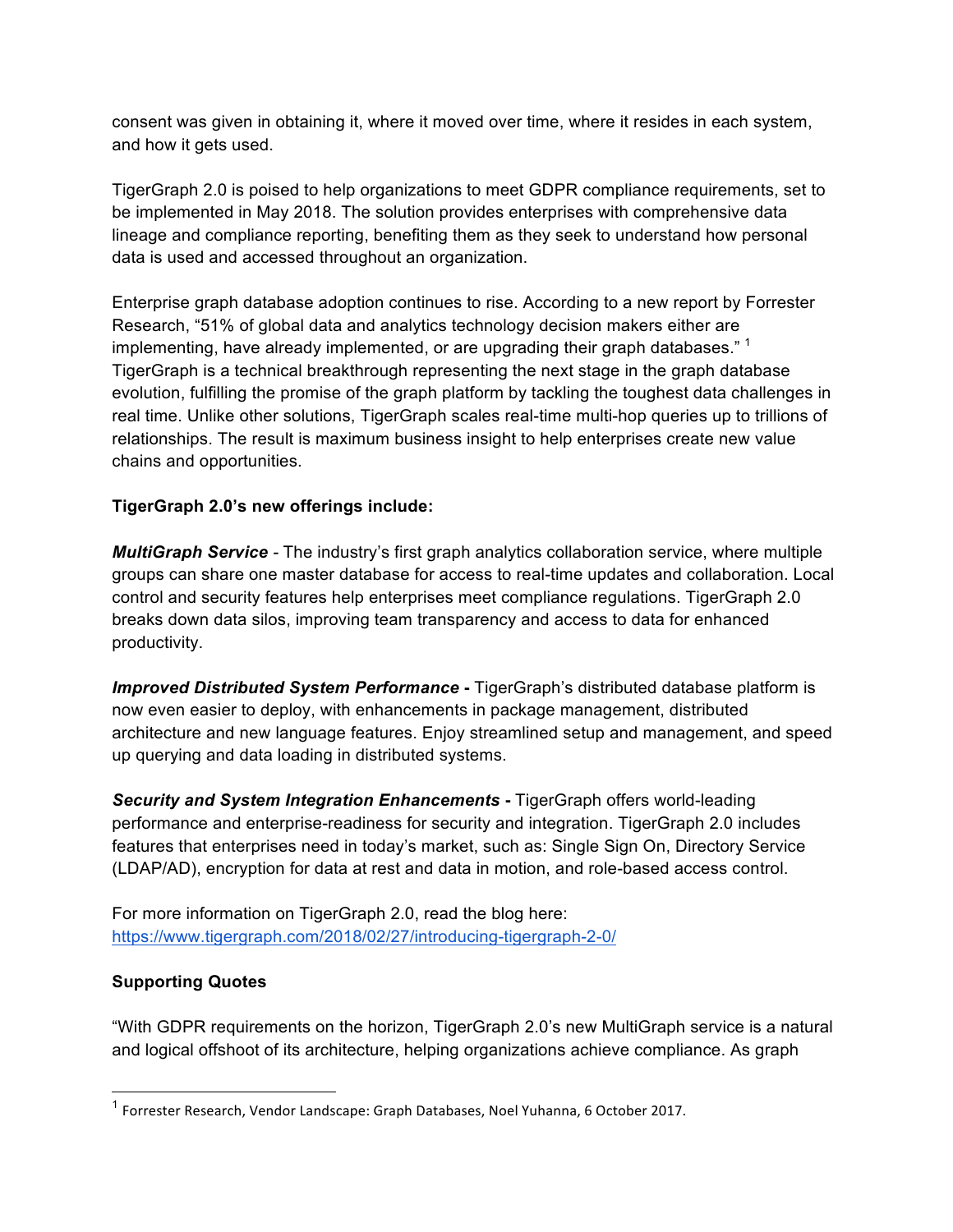becomes more readily available to support real-time, large datasets, we'll see even more applications of graph analytics to provide valuable business insight." - John Myers, managing research director, Enterprise Management Associates

"A real-time graph engine is essential to manage equipment in the power grid. TigerGraph's real-time high performance, computational power, its scalability to process large graphs, and its flexible and powerful SDK enables my teams to develop vertical applications quickly and efficiently." - Guangyi Liu, PhD, CTO of GEIRI North America.

### **Register to join TigerGraph's Free March 1st webinar**

**What:** "MultiGraph for Security and Profit: One Dataset, Multiple Views" webinar **Who:** Victor Lee, director of product management, TigerGraph **When:** Thursday, March 1st at 11:00 am - 12:00 pm PT / 2:00 - 3:00 pm ET **Registration:** https://info.tigergraph.com/multigraph-webinar

Managing multiple systems is an expensive and burdensome problem. This webinar provides a look at TigerGraph's new MultiGraph service, which not only supports multiple separately managed subgraphs, but also overlapping (shared) subgraphs. Learn how this new service is poised to open up some exciting new use cases.

### **TigerGraph Presents at Strata Data Conference**

**What:** "Real-Time Deep Link Analytics: The Next Stage of Graph Analytics" Session **Who:** Yu Xu, CEO and founder, TigerGraph **When:** Wednesday, March 7th at 2:40 pm PT **Where:** Expo Hall 1, Strata Data Conference, San Jose Convention Center **Registration:** https://conferences.oreilly.com/strata/strata-ca/public/register

Graph databases are the fastest growing category in data management. However, most queries only traverse two hops in big graphs due to limitations in most graph databases. Real-world applications require deep link analytics that traverse far more than three hops. Yu Xu offers an overview of a fraud detection system that manages 100 billion graph elements to detect risk and fraudulent groups.

### **Visit TigerGraph at Strata booth #1024.**

To schedule one-on-one meetings with TigerGraph executives at the event, email tigergraph@offleashpr.com. Follow the company on Twitter at https://twitter.com/TigerGraphDB.

### **Helpful Links**

- TigerGraph Website
- TigerGraph Blog
- TigerGraph on Twitter
- TigerGraph on LinkedIn